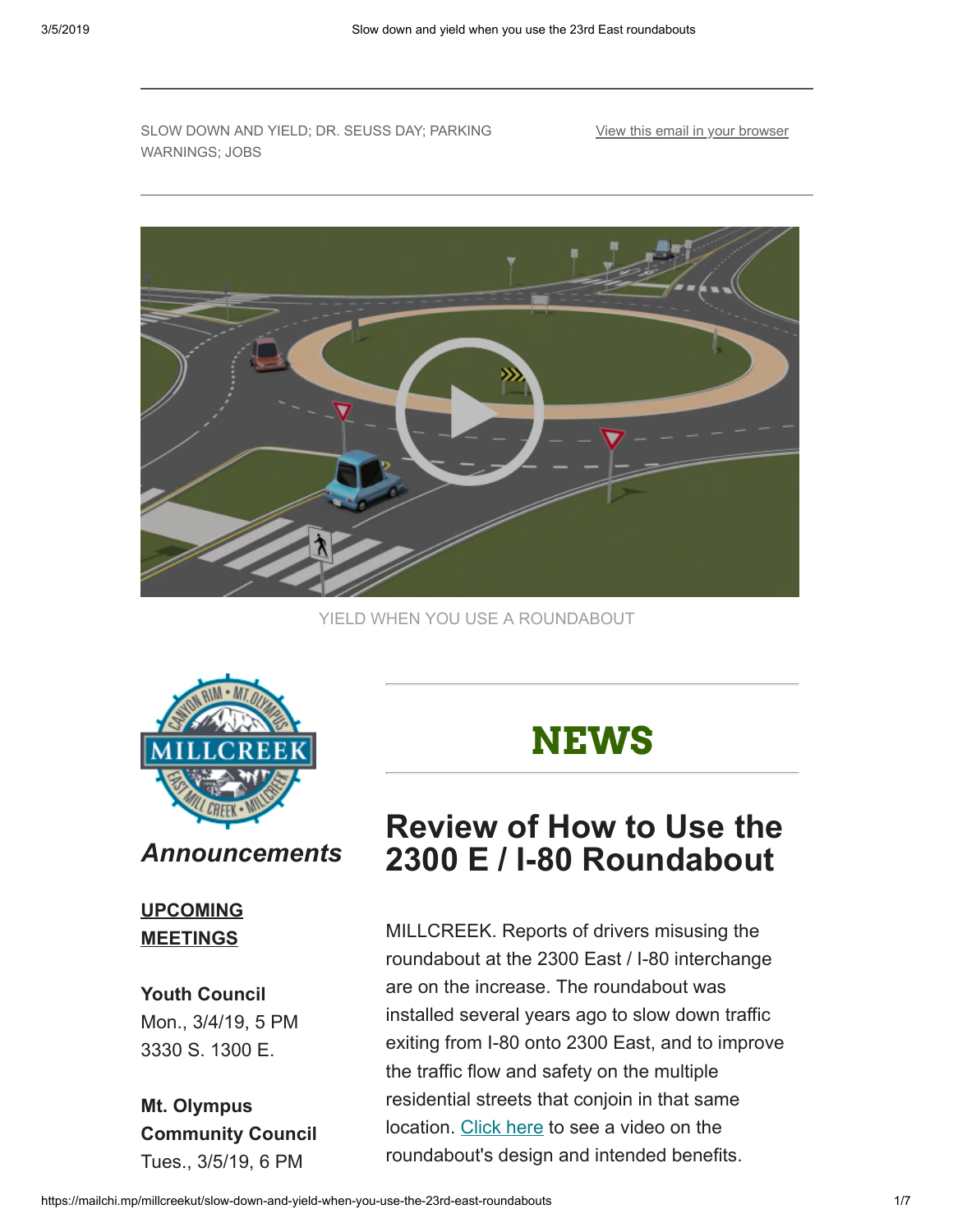Churchill Jr. High 3450 E. Oakview Dr.

### **Millcreek Community Council**

Tues., 3/5/19, 6:30 PM Millcreek City Hall 3330 S. 1300 E.

### **Canyon Rim Citizens Association**

Weds., 3/6/19, 7 PM Christ United Methodist 2375 E. 3300 S.

#### **East Mill Creek Community Council**

Thurs., 3/7/19, 6:30 PM Millcreek Comm. Center 2266 E. Evergreen Ave.

Click here for our **[Community Calendar](https://ut-millcreek.civicplus.com/calendar.aspx?CID=14,22,23)** 

Many local residents use the roundabout regularly, not just for the its proximity to I-80, but to travel through their neighborhoods. Unfortunately, they say, many drivers apparently don't know how to use a roundabout.

[Susie Horne of Canyon Rim reports in a](https://nextdoor.com/news_feed/?post=103315657) recent Nextdoor post, "I use the I-80 freeway entrance/exit roundabout at 2300 East several times each day. At least once per day, I have to slam on my brakes to avoid an accident with drivers who clearly do not understand what yield means."

Perhaps a bit less generous to drivers' motives, Rocky Olsen, also of Canyon Rim, says, "It seems to me like many drivers treat the roundabout as a practice giant slalom..."

Others report they get "dirty looks" from drivers who assume they have the right-of-way even though they are not yet even in the roundabout. "Someone is going to get hurt if we can't all remember our Driver's Ed training about yield signs!", says Bryce Lay, Canyon Rim.

According to the Utah Driver License Division, the way a roundabout works is that "[e]ntering traffic yields the right-of-way to traffic in the circle. When using traffic circles, slow down to enter the circle. Yield to the traffic and pedestrians in [the circle, enter to the right, and signal your exit for two seconds." Utah Driver](https://dld.utah.gov/wp-content/uploads/sites/17/2018/12/Driver-Handbook-2018-2019.pdf) Handbook, 2018-19, p. 21.

The video above is a good demonstration of how it's supposed to work. The 2300 East roundabout is undoubtedly more complicated, as it has three roundabouts that serve (at least) seven conjoining roads. Nevertheless, the principles are the same:

- **Slow down** as you approach the roundabout and look to your left.
- **Yield to traffic** already in the roundabout. Once you see a gap in traffic, enter the circle and proceed to your exit.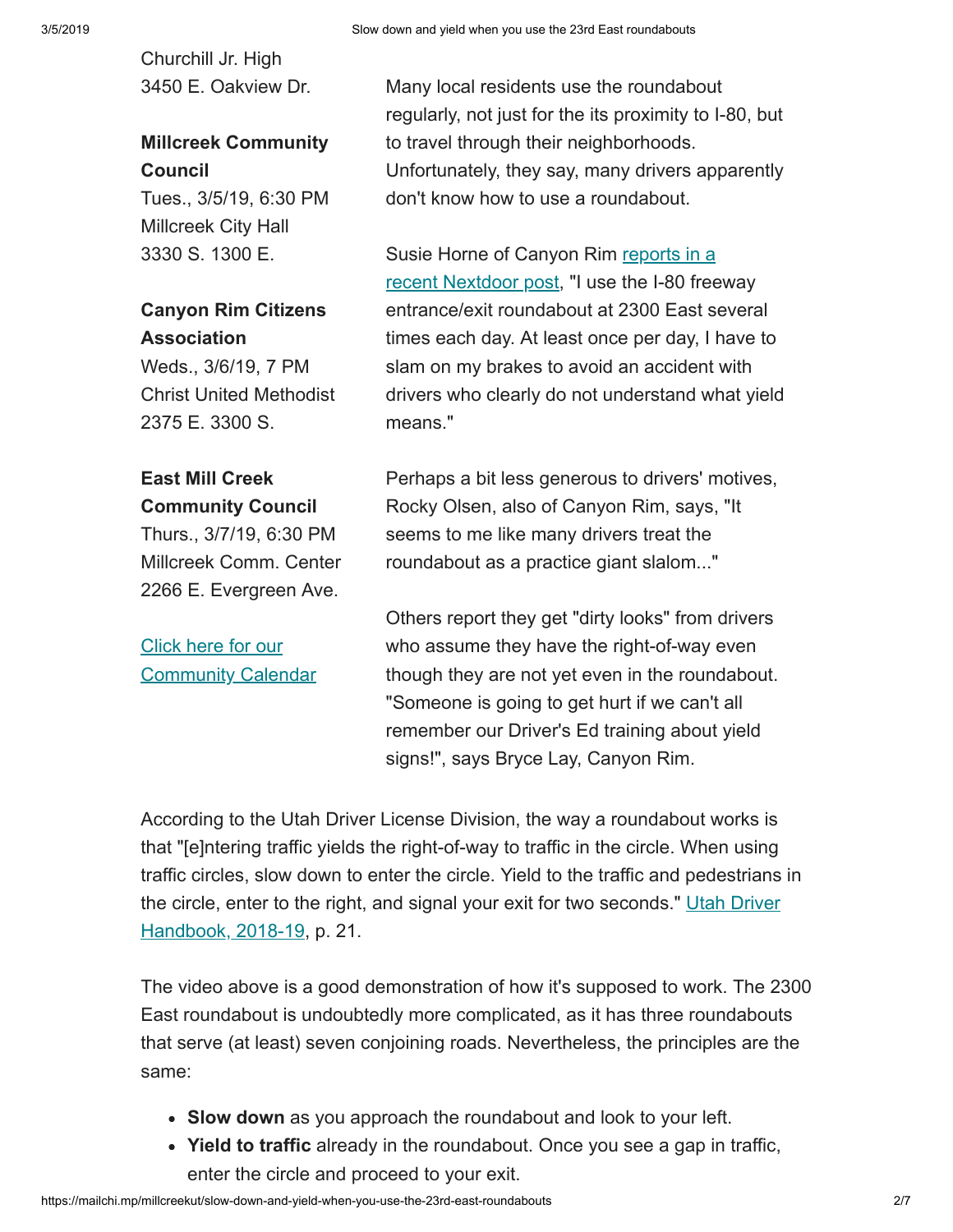- If there is no traffic in the roundabout, you may enter without yielding.
- **Use your turn signal before you exit**.

Ms. Horne has contacted UDOT to express the concerns reported in the Nextdoor post. She says that UDOT is planning to conduct a site visit shortly, and will consider "new and improved signage, road paint, curbing to slow the 2300 E approach and possibly the I-80 exit, advertising, and public service announcements. They are thankful for our input, and they are interested in improving the roundabout for everyone."

In the meantime, the biggest take-aways? PLEASE:

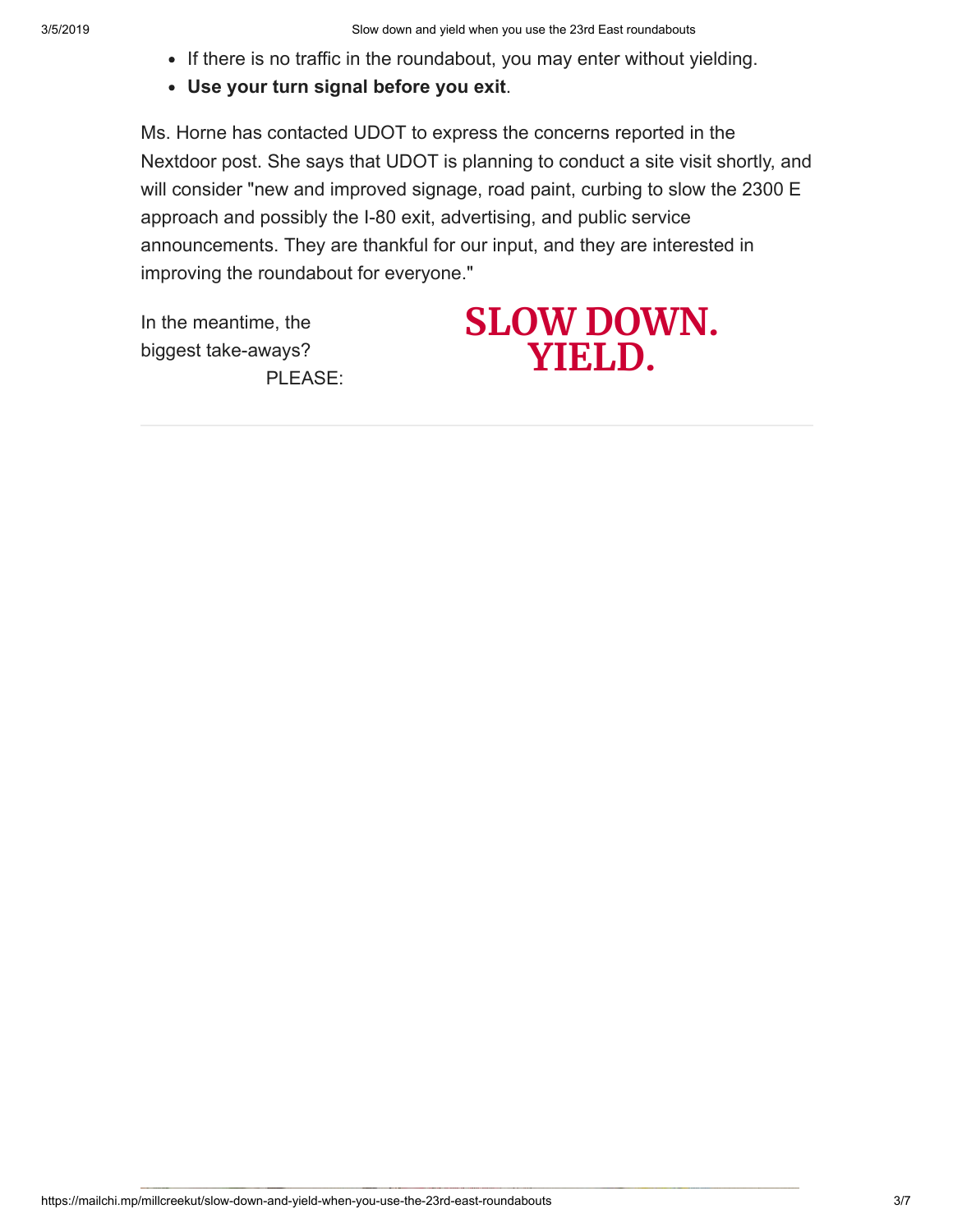3/5/2019 Slow down and yield when you use the 23rd East roundabouts



Storytime at Mill Creek Elementary with Councilmember Silvia Catten, Dist. 1.

### **Dr. Seuss Day at Mill Creek Elementary**

MILLCREEK. Students at Mill Creek Elementary, joined by many volunteers and Millcreek's Mayor Silvestrini and Councilmembers Silvia Catten (D1) and Cheri Jackson (D3), celebrated Dr. Seuss's birthday this week. In addition to receiving their own books, the students were given seed packets, toothbrushes, and lots of other fun items.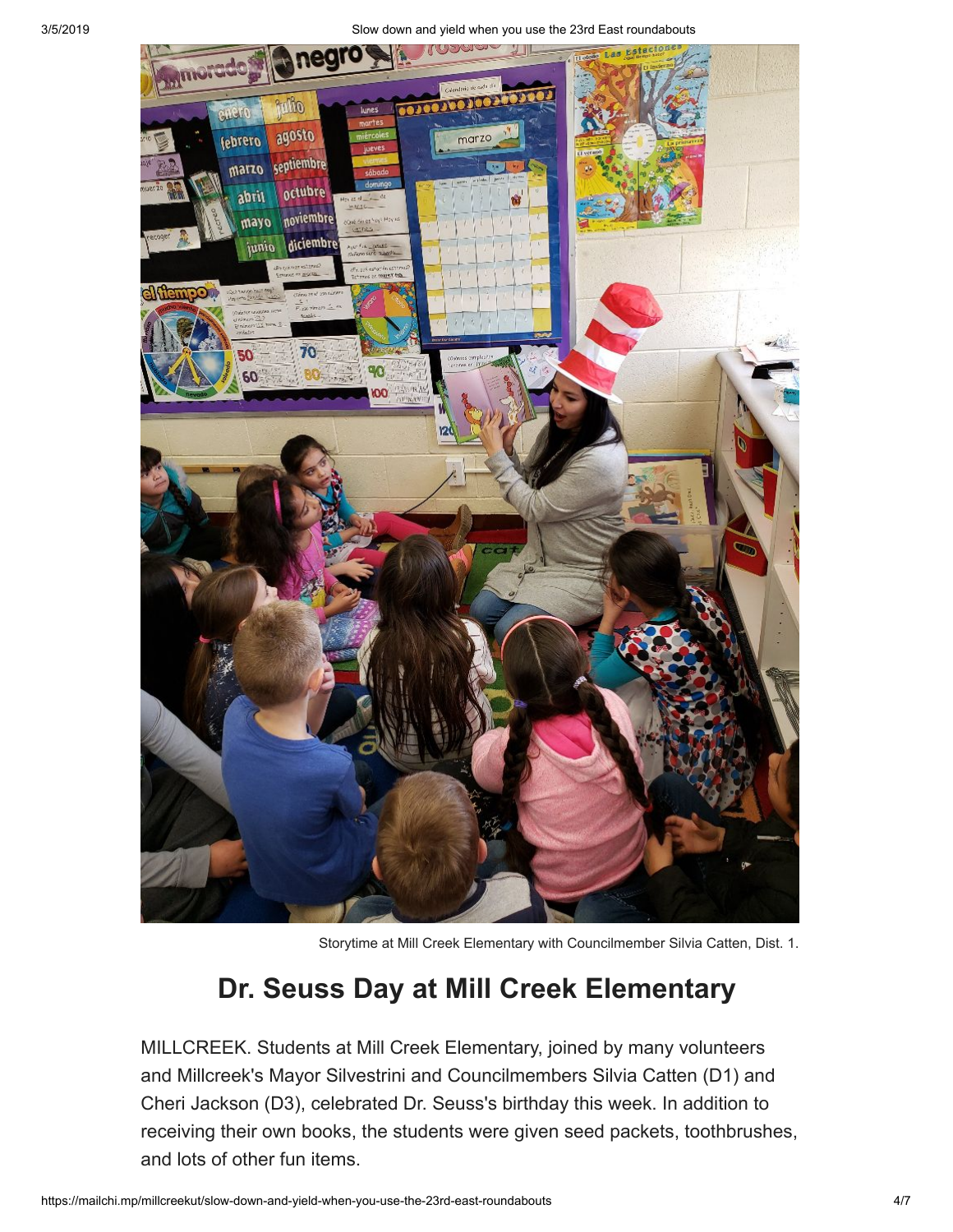A third grader was overheard to say under her breath, "This is the best day of my life," (which made the day for all of the volunteers).

Many thanks to United Way, members of the Millcreek Business Council, the Millcreek Youth Council, parents and friends for their donations and time. This couldn't have happened without all of you.



# **NEW PARKING WARNING NOTICES**

MILLCREEK. Millcreek hears from residents year-round with concerns about parked vehicles on streets. Oftentimes, the vehicles are abandoned or unregistered, or simply parked for longer than 24 hours in one location. Complaints are higher during the winter because illegally parked vehicles can prevent snowplows from adequately clearing roads. This can result in unsafe conditions for all of us.

Millcreek Code Compliance Inspectors will be assisting the Unified Police traffic officers to deal with illegally parked vehicles on our city streets. City inspectors have begun to place Parking Warning Notices on vehicles that are in violation of city ordinances. The new Code Compliance notices are only a warning, but if the vehicle is not moved, the UPD may take further enforcement action.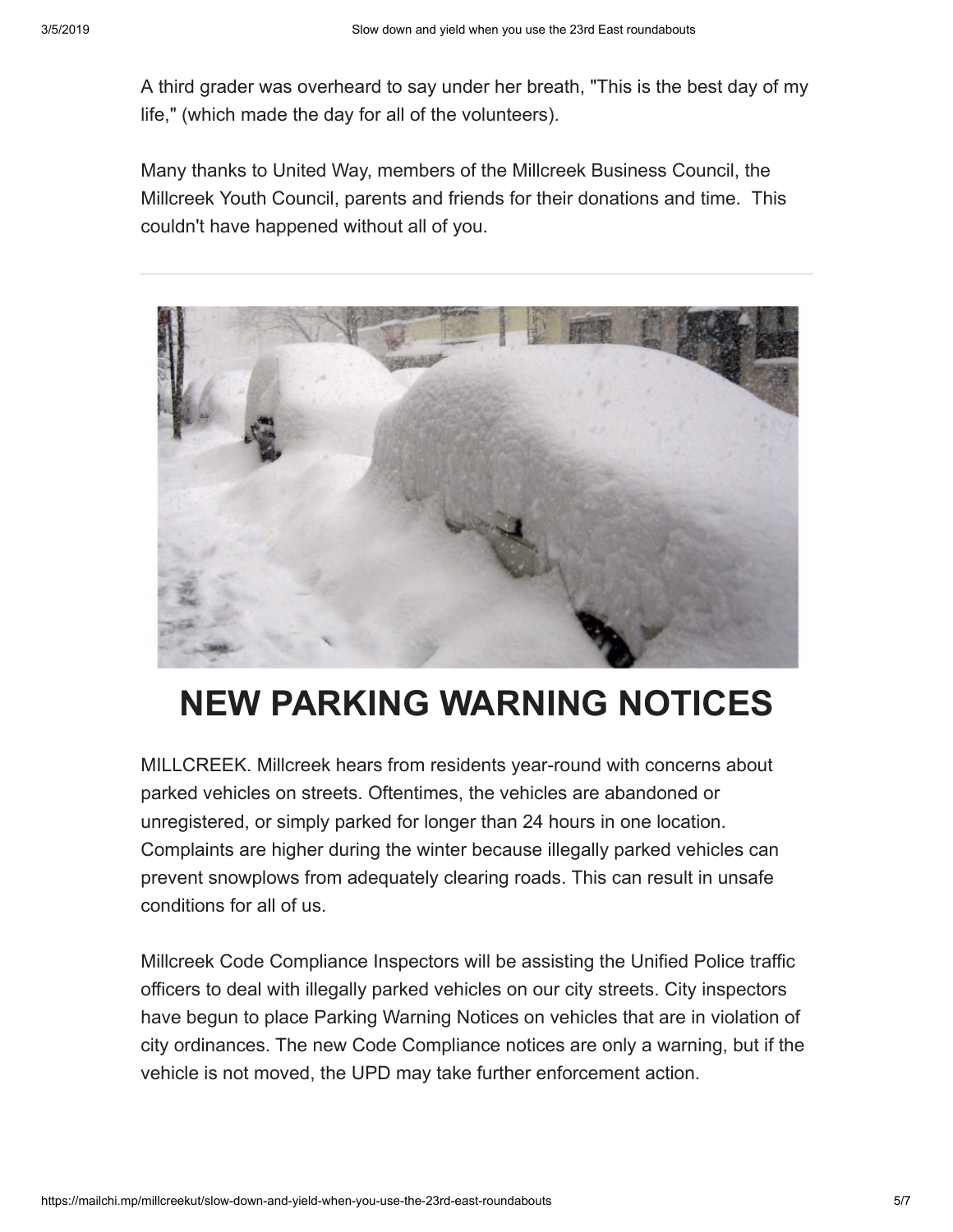|           | <b>Millcreek Code Compliance</b><br><b>PARKING WARNING NOTICE</b>                                                                                                                                                                                                                                                                                                                  | 801-214-2700<br>Millcreek.us |
|-----------|------------------------------------------------------------------------------------------------------------------------------------------------------------------------------------------------------------------------------------------------------------------------------------------------------------------------------------------------------------------------------------|------------------------------|
| 11.20.060 | $\Box$ No street parking from November to April – MKC 11.20.130<br>$\Box$ No street parking for more than 24 hours – MKC 11.20.135<br>$\square$ No parking on a public sidewalk – MKC 11.20.050<br>$\Box$ No commercial vehicle parking in residential neighborhood over 3 hours – MKC<br>$\Box$ No parking or obstructing the Public Right of Way – MKC 14.20.40<br>$\Box$ Other: |                              |
|           | Please Move This Vehicle within 24 hours.<br>This Warning Will be Followed by a Referral to UPD for Issuance of a Citation or for Towing.                                                                                                                                                                                                                                          |                              |
|           | Lic. Plate: <b>All Accords</b><br>Thank You for Helping to Make Millcreek Safe *                                                                                                                                                                                                                                                                                                   |                              |



[Partnership Specialist positions for the U.S.](https://www.usajobs.gov/Search/?l=Utah&k=Partnership%20Specialist&p=1) Census Bureau with bilingual skills (such as English/ Chinese and English/Spanish)

## **Meetings with the Mayor**

Fridays from **2-4pm** have been set aside for citizens to meet with Mayor Silvestrini. Please call 801-214-2700 to schedule a time.



**VISIT us at** [https://millcreek.us](https://millcreek.us/) [Click here to subscribe](http://millcreekut.us1.list-manage.com/subscribe?u=41cb21e12764b9940f492b953&id=ce902d47c8) **to this weekly newsletter**

*Copyright © 2019 Millcreek, All rights reserved.*

Want to change how you receive these emails?